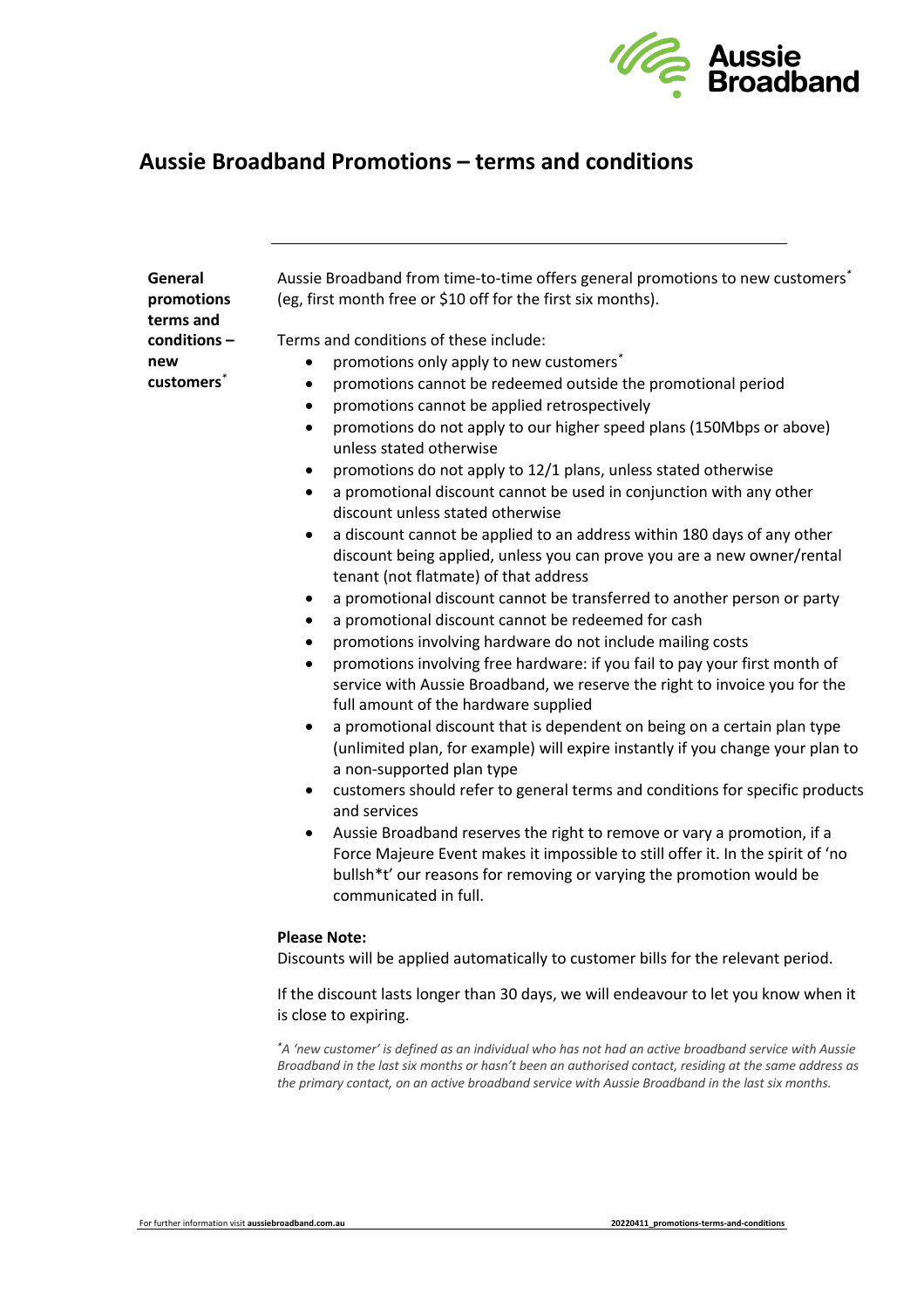**General promotions terms and conditions – existing customers***\**

Aussie Broadband from time-to-time offers general promotions to existing customers*\** (eg, free Fetch TV for a plan upgrade).

Terms and conditions of these include:

- promotions only apply to existing customers*\**
- promotions cannot be redeemed outside the promotional period
- promotions cannot be applied retrospectively
- promotions do not apply to our higher speed plans (150Mbps or above) unless stated otherwise
- promotions do not apply to 12/1 plans, unless stated otherwise
- a promotional discount cannot be transferred to another person or party
- a promotional discount cannot be redeemed for cash
- discounts will be applied automatically to customer bills for the relevant period
- The promo code needs to be quoted and accepted at the time of sale if over the phone or online for it to be applied to an account.
- promotions involving hardware do not include mailing costs
- promotions involving free hardware: if you fail to pay your first month of service with Aussie Broadband, we reserve the right to invoice you for the full amount of the hardware supplied
- a promotional discount that is dependent on being on a certain plan type (unlimited plan, for example) will expire instantly if you change your plan to a non-supported plan type
- customers should refer to general terms and conditions for specific products and services
- Aussie Broadband reserves the right to remove or vary a promotion, if a Force Majeure Event makes it impossible to still offer it. In the spirit of 'no bullsh\*t' our reasons for removing or varying the promotion would be communicated in full.

## **Please Note:**

If the discount lasts longer than 30 days, we will endeavour to let you know when it is close to expiring.

*\*An 'existing customer' is defined as an individual who is the legal owner of an active broadband service with Aussie Broadband at the time the offer is applied.*

**Refer-a-friend terms and conditions**

Aussie Broadband operates a refer-a-friend program, encouraging customers to refer a friend to us for a defined benefit.

Terms and conditions of this program include:

- The dollar value of the benefit is as promoted on our website at the time of referral
- The benefit is in the form of a credit applied against monthly internet fees
- The benefit cannot be used to buy modems, routers or any hardware
- The promotion cannot be applied retrospectively
- The promo code needs to be quoted and accepted at the time of sale if over the phone or online for it to be applied to an account.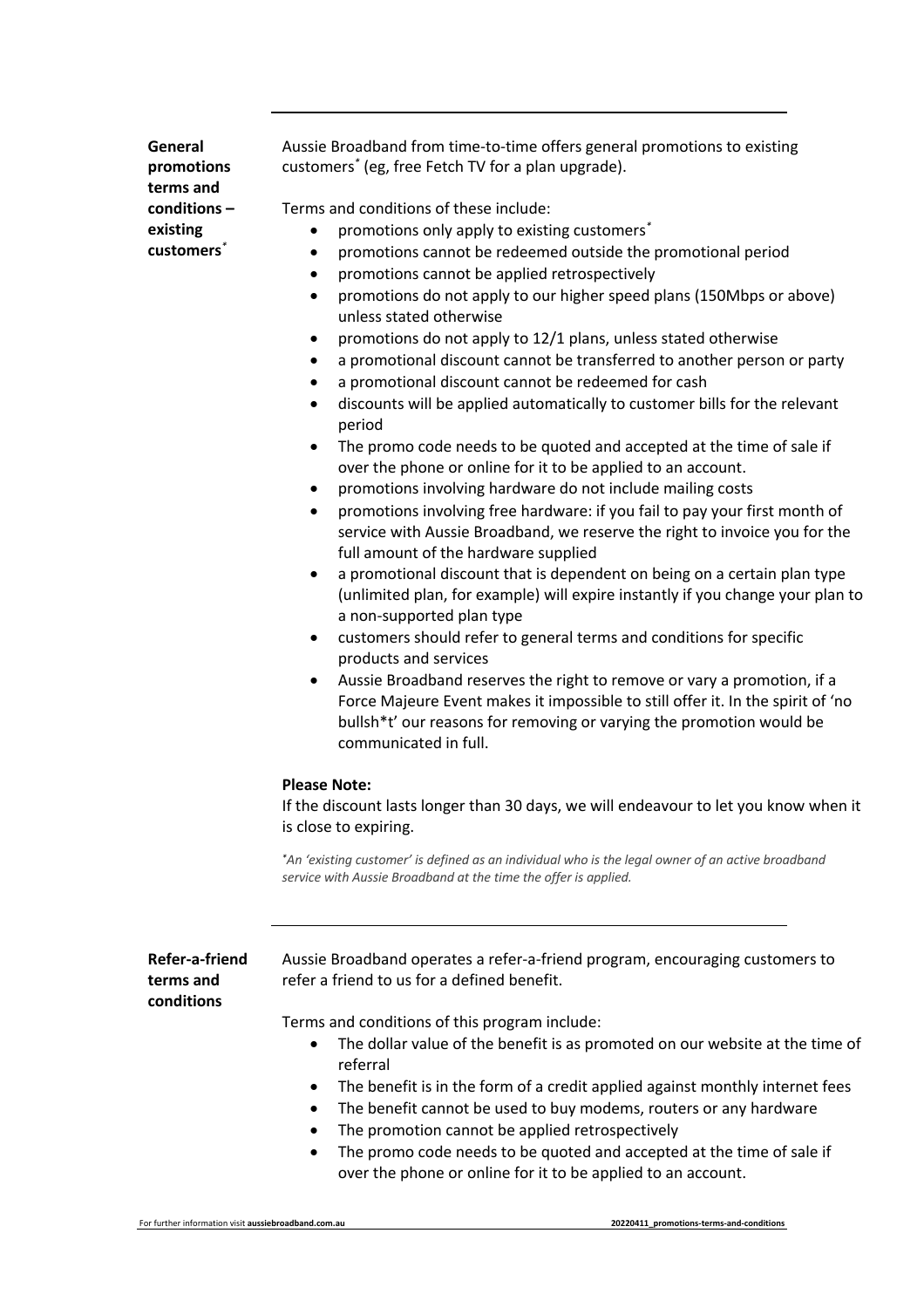|  | The benefit cannot be redeemed for cash |  |  |  |
|--|-----------------------------------------|--|--|--|
|--|-----------------------------------------|--|--|--|

- The benefit cannot be transferred to another person or party
- New customers signing up can receive a referral credit or a promotional/discount offer, but not both
- This program only applies to residential NBN and OptiComm services, and small business NBN services. It does not apply to any business grade service.
- There is no limit to the number of friends you can refer
- Credit is applied once your friend's service becomes active
- You cannot refer yourself for a subsequent account
- The person you are referring must be aware of the benefit you receive from using your code

Aussie Broadband reserves the right, in our sole discretion, to remove your access to this program if you breach our fair and acceptable use policy, or we have otherwise formed the view that you are scamming this program.

Privacy: to participate in this program, existing customers must disclose to their friend their unique account number. Aussie Broadband does not provide existing customers with any information about referral friends, except for the fact that someone you referred has become a customer and that you will therefore receive a refer-a-friend credit.

| Loyalty offer<br>terms and<br>conditions | Aussie Broadband from time-to-time operates a loyalty offer for invited long-term<br>customers.                                                                                                                                                                                                                                                                                                                                                                                                                                                                                                                                                                                                                                                                                                                                                                                                                                                                                                                                                                                                                                                                                                                                                                                                                                                                                                                                                                                                                                                                                                                                          |  |  |  |
|------------------------------------------|------------------------------------------------------------------------------------------------------------------------------------------------------------------------------------------------------------------------------------------------------------------------------------------------------------------------------------------------------------------------------------------------------------------------------------------------------------------------------------------------------------------------------------------------------------------------------------------------------------------------------------------------------------------------------------------------------------------------------------------------------------------------------------------------------------------------------------------------------------------------------------------------------------------------------------------------------------------------------------------------------------------------------------------------------------------------------------------------------------------------------------------------------------------------------------------------------------------------------------------------------------------------------------------------------------------------------------------------------------------------------------------------------------------------------------------------------------------------------------------------------------------------------------------------------------------------------------------------------------------------------------------|--|--|--|
|                                          | Terms and conditions of this program include:<br>The dollar value of the benefit is as promoted via email at the time of offer<br>The benefit is in the form of a credit applied against your account<br>$\bullet$<br>The benefit cannot be redeemed for cash<br>$\bullet$<br>The benefit cannot be transferred to another person or party<br>$\bullet$<br>This offer only applies to residential customers. It does not apply to any<br>$\bullet$<br>small business or business grade service.<br>The offer applies to broadband services only (including nbn, OptiComm,<br>$\bullet$<br>ADSL, Naked DSL and Wireless). The credit does not apply to charges for<br>other services or products such as a phone service, mobile service,<br>entertainment or any hardware.<br>The offer does not form a contract. You are free to change plans or cancel<br>$\bullet$<br>your service at any time during the offer (and likewise, as per our standard<br>terms and conditions, we may provide you with relevant notice to either<br>change or cancel your service). If we change your plan, the amount of the<br>original credit remains in place on your account.<br>If you cancel your service with us during the offer period, we will refund<br>you the upfront amount that is remaining on your account - however, we<br>will not refund or pay you the bonus credit<br>If you change your plan with us during the offer period, your bonus credit<br>$\bullet$<br>remains at the same value (meaning if you move your plan down it will take<br>longer to use up, or if you move your plan up, you will use your credit<br>faster) |  |  |  |